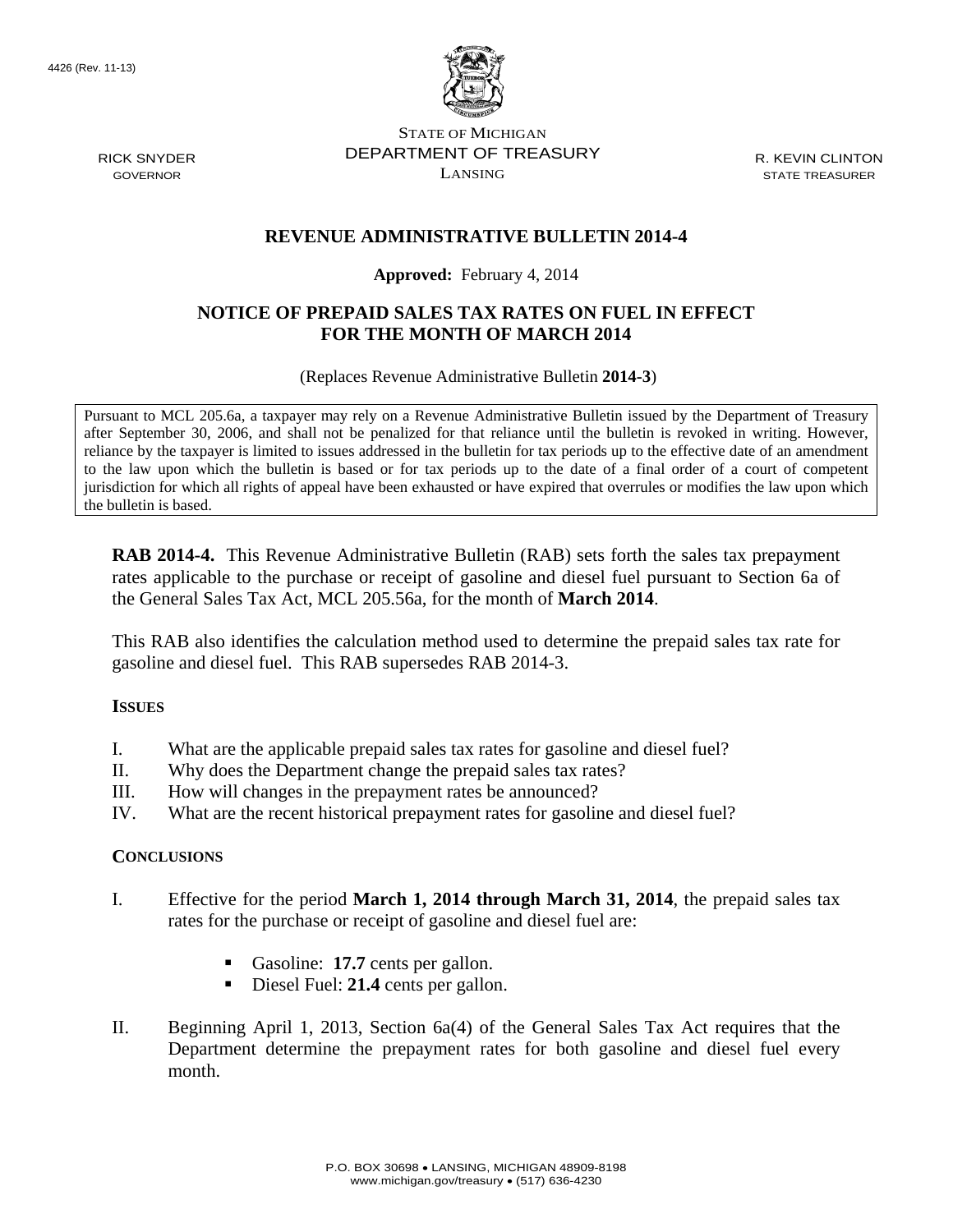- III. The Department will publish an RAB setting forth prepayment rates for both gasoline and diesel fuel no later than the tenth day of the month immediately preceding the month in which the rates are effective. **The RAB will be published in the Reference Library (Revenue Administrative Bulletins) section of the Michigan Department of Treasury website at: www.michigan.gov/treasury.**
- IV. Recent historical sales tax prepayment rates for gasoline and diesel fuel, as applicable, are set forth below:
	- a. Effective March 1, 2013 through March 31, 2013 the rate was established at 18.1 cents per gallon for gasoline.
	- b. Effective April 1, 2013 through April 30, 2013, the rate for gasoline was established at 20.4 cents per gallon and the rate for diesel fuel was established at 22.7 cents per gallon.
	- c. Effective May 1, 2013 through May 31, 2013, the rate for gasoline was established at 20.0 cents per gallon and the rate for diesel fuel was established at 22.5 cents per gallon.
	- d. Effective June 1, 2013 through June 30, 2013, the rate for gasoline was established at 20.5 cents per gallon and the rate for diesel fuel was established at 21.9 cents per gallon.
	- e. Effective July 1, 2013 through July 31, 2013, the rate for gasoline was established at 20.8 cents per gallon and the rate for diesel fuel was established at 22.2 cents per gallon.
	- f. Effective August 1, 2013 through August 31, 2013, the rate for gasoline was established at 21.1 cents per gallon and the rate for diesel fuel was established at 22.0 cents per gallon.
	- g. Effective September 1, 2013 through September 30, 2013, the rate for gasoline was established at 19.9 cents per gallon and the rate for diesel fuel was established at 21.5 cents per gallon.
	- h. Effective October 1, 2013 through October 31, 2013, the rate for gasoline was established at 19.3 cents per gallon and the rate for diesel fuel was established at 21.5 cents per gallon.
	- i. Effective November 1, 2013 through November 30, 2013, the rate for gasoline was established at 19.2 cents per gallon and the rate for diesel fuel was established at 22.0 cents per gallon.
	- j. Effective December 1, 2013 through December 31, 2013, the rate for gasoline was established at 18.2 cents per gallon and the rate for diesel fuel was established at 21.6 cents per gallon.
	- k. Effective January 1, 2014 through January 31, 2014, the rate for gasoline was established at 17.4 cents per gallon and the rate for diesel fuel was established at 21.4 cents per gallon.